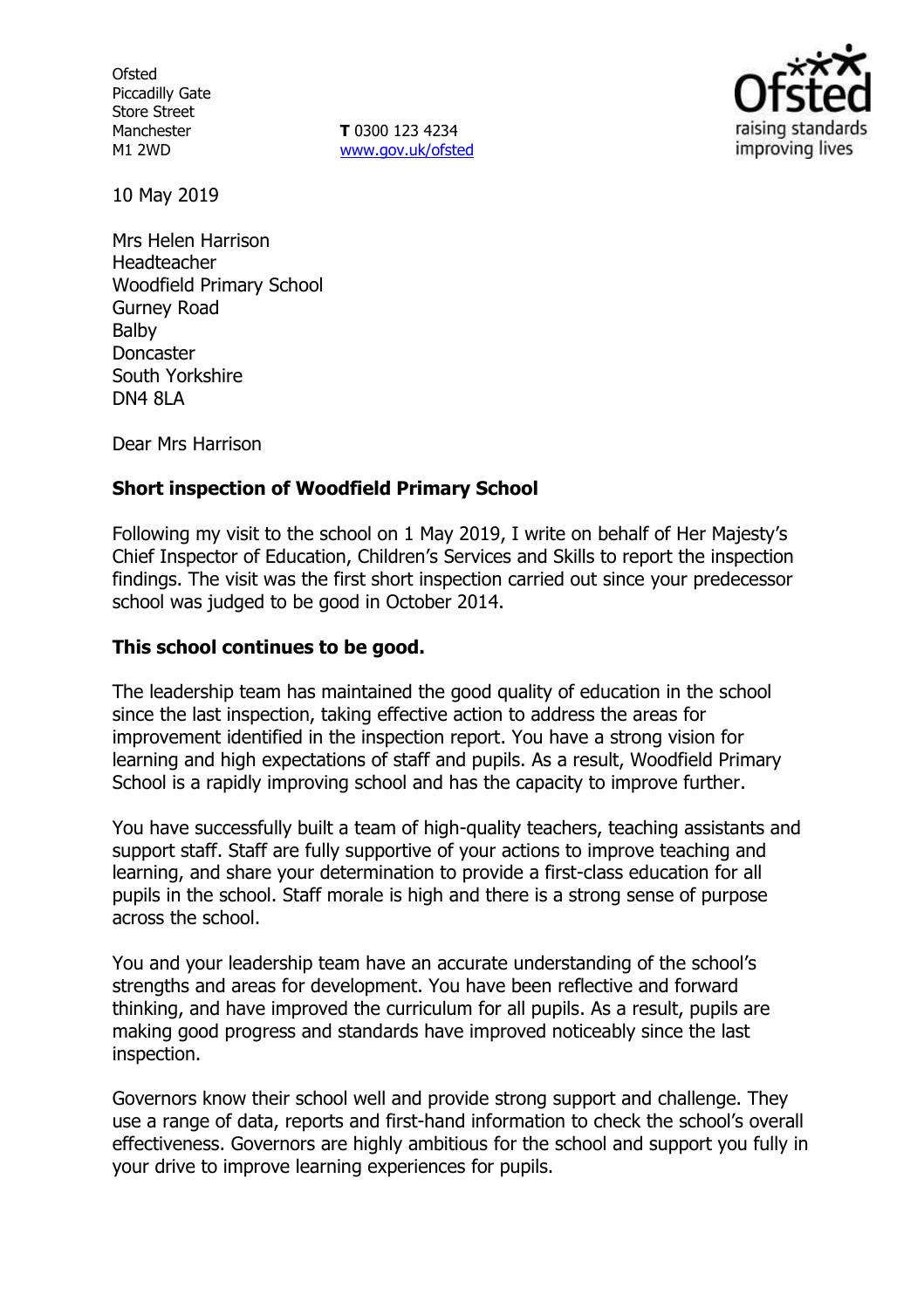

At the previous inspection, leaders were asked to improve the quality of teaching to improve pupils' achievement. This you have successfully done. Teachers have had, and continue to have, excellent professional development opportunities; this has significantly improved their practice. Teachers take responsibility for their own personal development and work closely with other teachers in the trust to develop meaningful learning experiences for their pupils. As a result, outcomes for pupils have significantly improved, especially in key stage 2. The standards pupils attain and the progress they make are well above national averages in reading and mathematics. However, improving standards in writing remains a priority for school leaders.

Recommendations from the previous inspection also urged leaders to develop opportunities for children in the early years to learn as well outdoors as they do indoors. You and your governors have made a significant investment to improve the learning environment in the early years. Children have access to a range of stimulating and exciting learning opportunities, both indoor and outdoor, that address the early years curriculum effectively. The leader for early years is a skilled practitioner and leads this area of the school successfully. Leaders ensure that staff have access to high-quality training to improve provision and ensure that children make good progress from their starting points.

# **Safeguarding is effective.**

There is a strong culture to safeguard pupils at the school. All arrangements for safeguarding are fit for purpose. You and your leaders for safeguarding are scrupulous in your procedures for keeping children safe. Leaders ensure that staff are trained and are alert to signs that suggest pupils might not be safe. Consequently, they know what to do should a safeguarding issue or concern arise. You and your leaders act on and refer any safeguarding concerns to appropriate agencies in a timely manner. This has enabled vulnerable pupils and families to receive appropriate support when they need it. Your procedures for recruiting, vetting and checking staff are thorough.

# **Inspection findings**

- You and your leaders are developing a broad and balanced curriculum that provides meaningful learning experiences for pupils. You have thought hard about the skills pupils need to learn in a wide range of subjects. Pupils' workbooks show that they are developing good skills and secure knowledge in subjects such as history, geography and art.
- Reading outcomes have rapidly improved in key stage 2 and are currently well above national averages. This is a result of a determined effort by school leaders to improve reading across the school. Staff share a vision for reading based on 'learn to read and read to learn' and show an enthusiastic approach when teaching the subject. Teachers plan challenging activities that motivate pupils to improve their reading ability and learn the skills needed to interpret a range of texts successfully.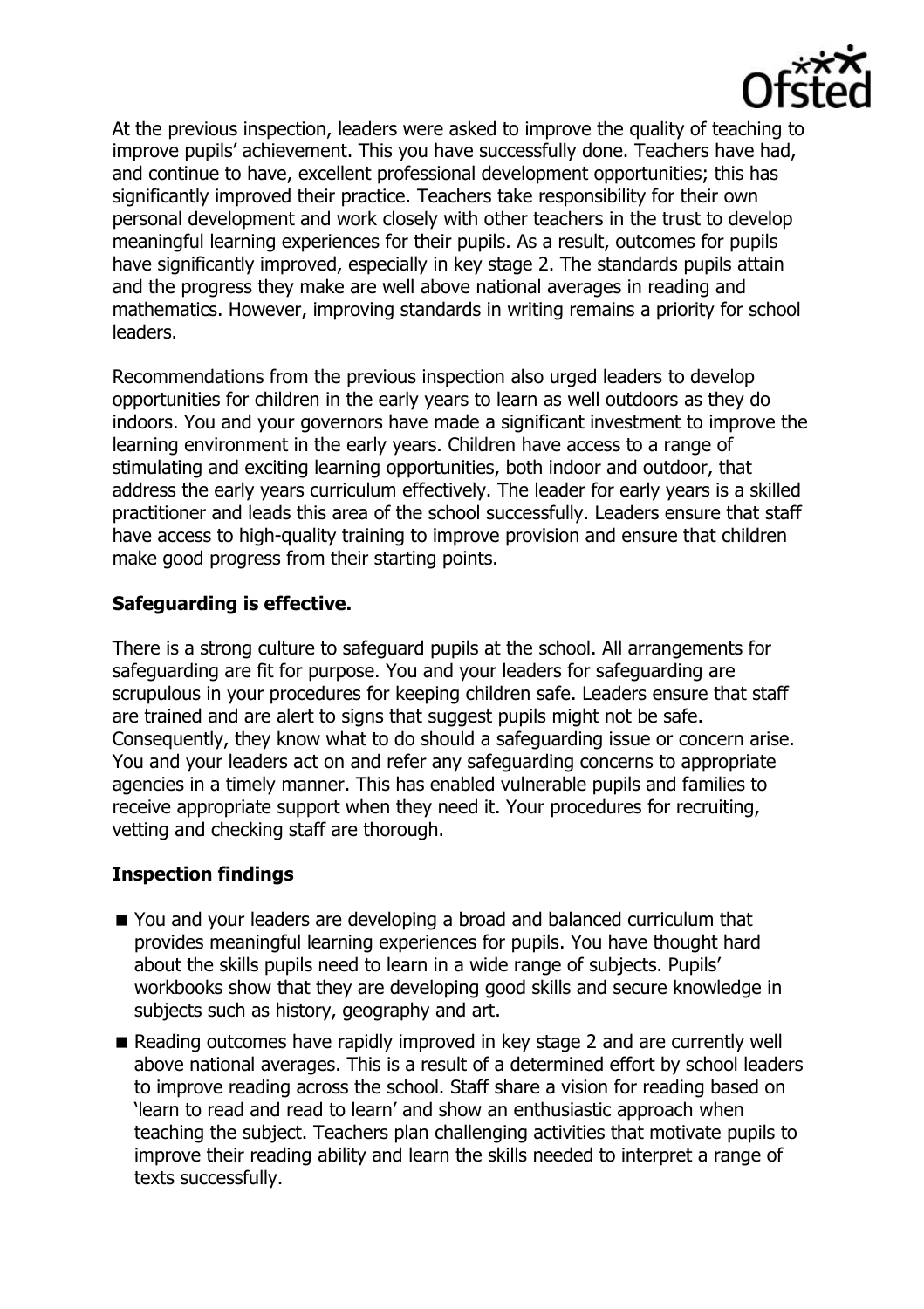

- **Pupils who spoke to me said how much they enjoy reading and how they use the** well-resourced library which allows them good opportunities to read high-quality books at home. It was pleasing to see this enjoyment during lessons. Pupils show enthusiasm and strong teamwork when completing reading activities.
- The teaching of phonics is strong. Activities are well planned and reinforce phonic knowledge effectively. Pupils have a good understanding of the sounds that letters make and blend them successfully to help them read. Pupils who are not making similar progress to their peers receive additional support to help them catch up. This is particularly the case for pupils who are new arrivals to the school. As a result of this support, these pupils are able to make rapid progress and reach the expected standard by the end of Year 2.
- For many pupils, writing is their weakest area. We saw some good-quality work in pupils' books; however, too many pupils are not developing their writing skills quickly enough. Pupils are not consistently using interesting vocabulary or a range of grammar and punctuation techniques to enliven their writing. Furthermore, pupils require further support in order to improve their spelling accuracy when writing independently.

## **Next steps for the school**

Leaders and those responsible for governance should ensure that:

- standards in writing are improved further, so that a greater proportion of pupils in key stage 1 and key stage 2 attain higher standards
- $\blacksquare$  strategies to improve spelling are firmly embedded.

I am copying this letter to the chief executive officer of the multi-academy trust, the regional schools commissioner and the director of children's services for Doncaster. This letter will be published on the Ofsted website.

Yours sincerely

#### Alan Chaffey **Ofsted Inspector**

### **Information about the inspection**

During the inspection I held meetings with you, the acting headteacher of the school, subject leaders for English and mathematics and the designated leaders for safeguarding. I also met with the chief executive of the multi-academy trust and had a telephone conversation with the chair of the governing body. I spoke with pupils during lessons and when listening to them read. I visited classes in the early years, key stage 1 and key stage 2, and I looked at pupils' books. I scrutinised various documents, including the school's self-evaluation, improvement plans and safeguarding documents. I considered the 14 responses to the staff survey, the two